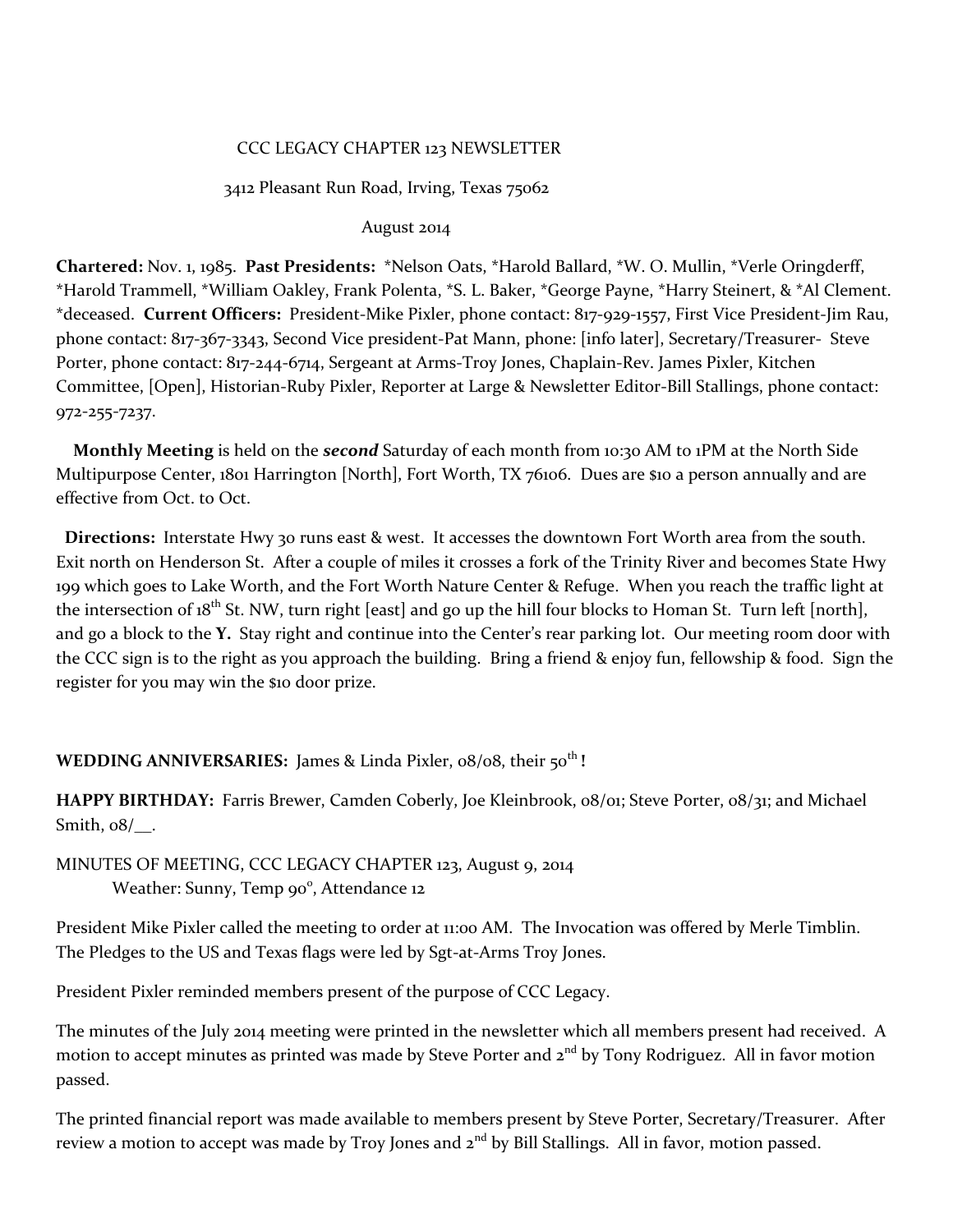Members with birthdays in August are Michael Smith, Farris Brewer, Camden Coberly, Joe Kleinbrook and Steve Porter. Happy Birthday was sung by members present.

Discussion of the CCC Legacy reunion in St. Paul, Minnesota on 24-27 September, 2014, was made, and a motion by Larka Tetens for the chapter to set aside \$700 to assist with expenses of members who attend the reunion to represent Chapter 123. Motion was  $2^{nd}$  by Troy Jones, all in favor, motion passed.

CCC Legacy election of Directors and bylaws was pointed out for members eligible to vote. Deadline is September 12, 2014. President Pixler appointed 1<sup>st</sup> Vice President Jim Rau as Election Committee Chair for CCC Legacy Chapter 123 election, 2014. Jim will choose two [2] additional members to be on the committee and advise Pres. Pixler of his choices. Offices for election are president and  $2^{nd}$  vice president. President Pixler, following a discussion with Jim Rau, stated his intent to run for another term as president if not in violation of guidelines in the bylaws.

The President also advised that Chapter 123 has 3 reserved seat tickets for the September 12, 2014, meeting in Austin to celebrate Americorp's 20<sup>th</sup> and OnaStar's 10<sup>th</sup> anniversaries if any member wishes to attend. Larka Tetens showed members how to add photos to our Facebook website.

An informative video of The CCC in Texas complied by Texas Parks and Wildlife was shown.

Evelyn Timblin won the \$10 door prize drawing and returned it to the chapter. The Can was passed for donations.

The Motion to adjourn was made by Jim Rau and 2<sup>nd</sup> by Mike Pixler and the meeting was adjourned at 12:23 PM.

Merle Timblin offered the blessing before the always plentiful and delicious meal was served by the members.

Respectfully submitted,

Steve Porter, Sec./Treasurer

## **REPEATING THE INVITATION TO THE MEETING IN AUSTIN ON SEPTEMBER 12, 2014**

President Pixler has extended an invitation to join him in going to Austin to help celebrate the 20<sup>th</sup> anniversary of Americorps and the 10<sup>th</sup> anniversary of OnaStar on September 12, 2014; both organizations carrying forward with the work started by the original Civilian Conservation Corps. Mike will be leaving on Thursday, Sept. 11 and returning the evening of Sept. 12.

## **A CALL FOR HELP FROM A SISTER CCC LEGACY GROUP IN UTAH**

Ken Baldridge, a member of CCC Legacy of Utah, is appealing for donations to assist in ordering and installing a "CCC Boy" statue to be installed at the site of a CCC camp at St. George, Utah. Utah had a number of camps, but due to having a relatively small population and up until now, has not been able to obtain funding to acquire one of the CCC statues for Utah. Ken and others, along with an anonymous donor with matching funds, have their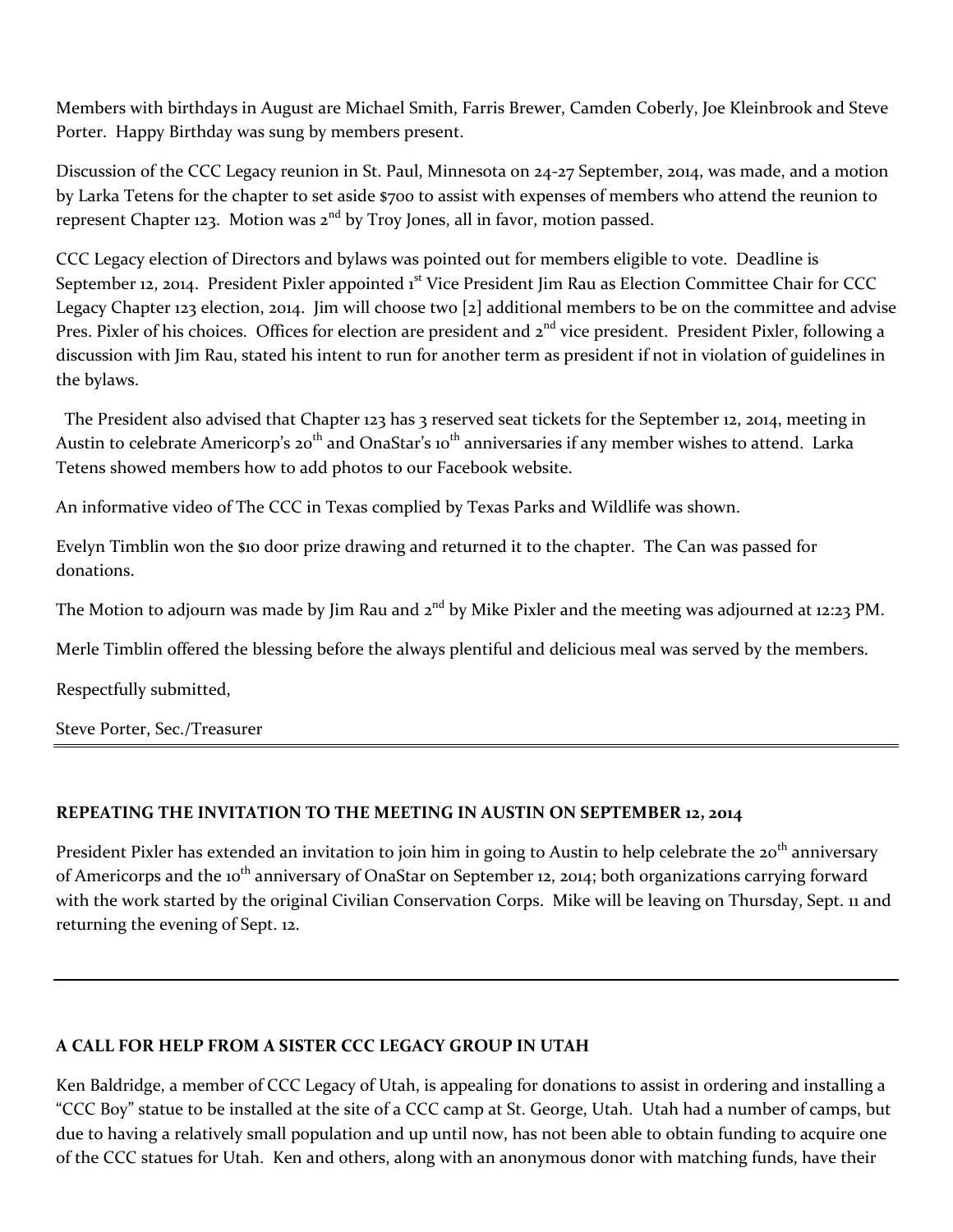sights on acquiring same. President Mike Pixler is proposing for our Chapter 123 to donate \$100 to their cause. The Executive Committee has agreed to this donation, and this will be voted on by members at our next meeting on Saturday, September 13, 2014. Anyone may also donate on their own by mailing it to:

CCC Legacy, P.O. Box 341, Edinburg, VA 22824.

## **CHAPTER 123 MEMBERS ATTEND THEIR WW II UNIT REUNION**

Members Larkin Dilbeck, daughter Larka Tetens and grandson Josh Tetens and family this past August 29-30 attended Larkin's 740<sup>th</sup> Tank Battalion reunion in Grapevine, Texas. About 10 veterans with their families were able to make the trip and enjoyed re-uniting with their buddies who were involved with The Battle of the Bulge in Europe 1944-45.

If any of our members have recently been to a reunion of their WW II units or other groups, we would like to hear from you, or just any stories you would like to tell, please tell us!

# **A PLEA FOR ASSISTANCE FROM MEMBERS OF CHAPTER 123 ON OCTOBER 4, 2014**

Two different events both occurring on Saturday, Oct. 4<sup>th</sup> have brought pleas for help from our group. Meridian State Park, a CCC built state park, is celebrating its'  $70^{th}$  anniversary on October  $4^{th}$ . Meridian S.P. is on state route 174 38 miles southwest of Cleburne, Texas. Erica Chrisson, a supervisor at the park, has asked Pres. Mike Pixler to man a booth at the celebration to explain the CCC story for visitors. Mike has agreed to be there, and he would really like at least one of us to come help him. He will be going down the day before, and he says cabins are available.

That same day, Oct. 4<sup>th</sup>, is the date for the Buffalo Boogie Celebration at the Fort Worth Nature Center & Refuge at Lake Worth. First V.P. Jim Rau will be in charge of Chapter 123's participation in the event. We will need to man a tent and table to help tell visitors of the CCC and Co. 1816's story of building the park in the '30s. It has been several years since this event has been held, so we hope to make an impact. Jim has lined up several guys to help him in building stone walls just as the CCC boys did. It has become a real pull to bring the kids into the experience. They really get into it and have a lot of fun laying stones, and learn something at the same time. We will need some help in manning the booth, etc. We will discuss these two projects at our Sept. 13 meeting.

## **A LOOK BACK [Part 2]**

If you remember, last April we did an excerpt from a little book entitled "IN THOSE DAYS, 1907 – 1914" by a Mr. Alf Allen, published in 1997 when he was age 97. He grew up on a farm in Kaufman Co., Texas, with his widowed mother and one brother. In that excerpt he wrote about his, "Picking Cotton." We will let him continue now talking about, "Marketing Cotton from the Farm."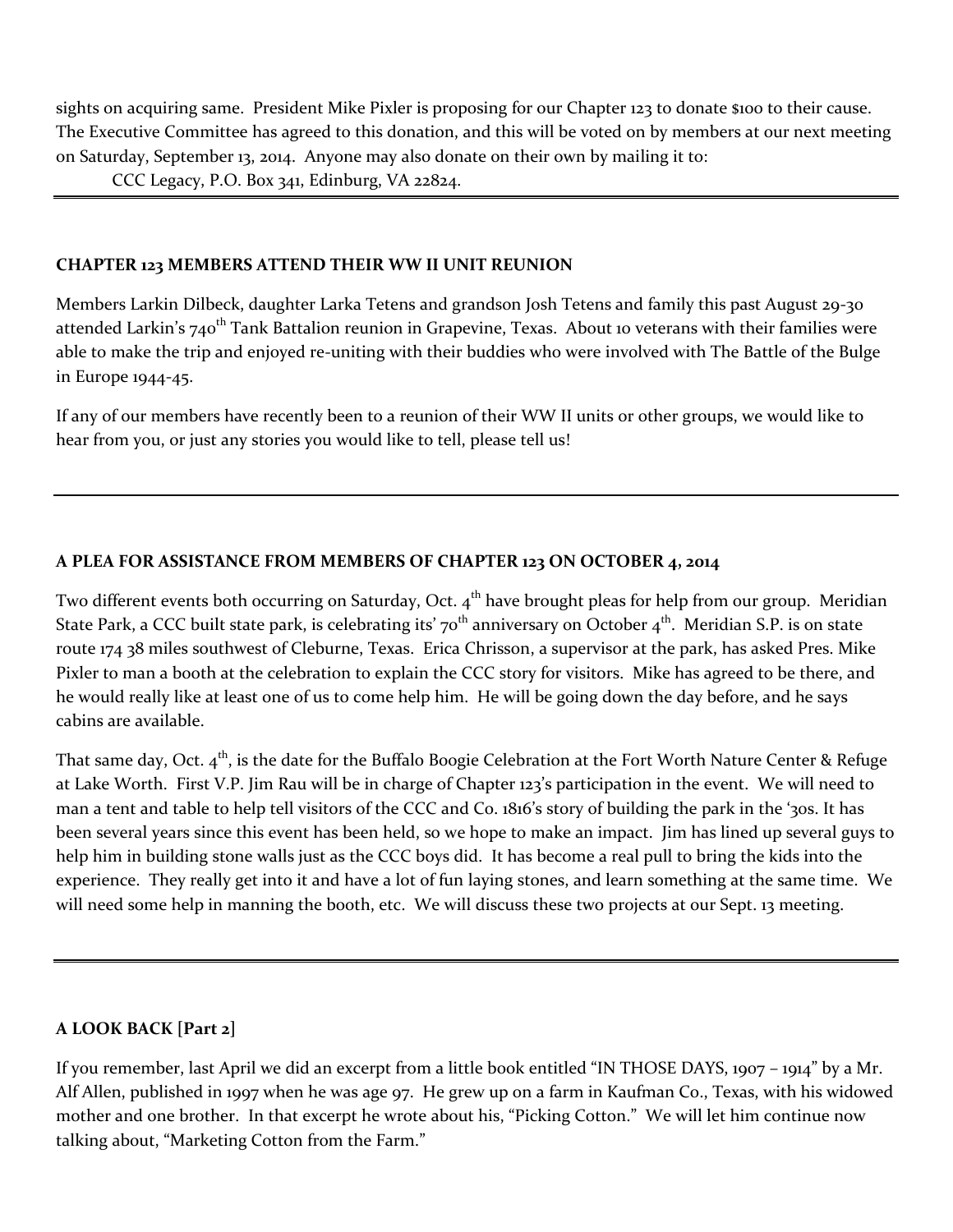"I must tell you now that this story is about marketing baled cotton, and that it is not about loading cotton bales with mechanical lifts onto a truck, many bales in a load, and whisking them off to a local market or loading them on a rail car. It has nothing to do with modern techniques of cotton marketing, but marketing from the farm in the early 20<sup>th</sup> century. Remember that what I tell you is through the eyes and ears of a child as remembered over the long years in between. It originates from a Texas farm twelve miles from a county seat town where cotton is sold. The cotton picked is described as seed cotton, in that the cotton seed was still in the cotton. When the cotton was ginned, the seed was separated out. The remaining cotton was called the "lint," and resulted in a bale of a little over 500 pounds, and the seed weighing at 1000 pounds or more. At the gin the lint was bound with a covering called bagging and then bound with strong steel bands called ties. The cotton was then pressed to form bales longer than wide and flat on two sides. The bales were brought back from the gin to the farm, and put on the ground, in a barn, or under a shed, awaiting the appropriate time to sell. That is waiting for the right price. If the bales were on the ground, they made a great place for children to play; jumping from one to another was great fun.

On the evening before the decided day to take the bales to market, neighbors were invited to come help load the cotton; the children would play, the women talked while the men loaded the cotton on the wagon. If several bales were involved, one would be placed to be used like a platform to move other bales into the wagon. Timbers would possibly be used to slide them onto the wagon, so the more men you had, the easier the job was. After the loading, there was time to talk, usually about the price of cotton [nearly always too low], the usual family problems, or what the latest farm news was.

Well before daylight the next day, the family was up preparing breakfast, feeding and watering the mules or horses ["the "team"] and making other preparations for the long looked for trip to town. When all was ready, the team was hitched to the wagon, the adults climbed aboard riding in the spring seat, and the children up atop the cotton. If it was a cool morning, old quilts were used to wrap up in. It usually took about two hours to arrive at the town square, the family would stay on the wagon, because it was believed the merchant doing the buying may offer a better price if he thought he could sell the family needed merchandise; such as school clothes, school books and supplies, and maybe groceries. Remember this was before the time of free textbooks.

Cotton buyers would climb aboard, cut the bagging on each bale, and remove a sample from each. The samples were examined to determine the grade of the cotton, and then a bid would be made. One buyer might offer 8  $\frac{3}{4}$ cents a pound for two bales and 9 cents a pound for two other bales. A store owner might consider the size of the family and make an offer of 9 cents a pound for all four bales hoping to make some back. When the sale was made, the buyer gave the owner a writing showing the price; then instruct him to take the cotton to the public weigh station. There it was weighed, the cotton unloaded, and receipts given the farmer. The farmer then took the team and wagon to the wagon yard where they were parked. The team would be unhitched and tied to the wagon, and the yard keeper would be paid about 50 cents or so to feed and water them.

While this was going on, the wife and children would go to the store with the buyer. When the farmer came in, he would be paid, or maybe a bank would be involved in the settlement, perchance a note may be owed at the bank, so payment may be made or further arrangements made. Then it was time to settle up at the store; paying for new shoes, clothes, books, or etc. Then when it was lunch time, it might be a rare chance to "eat out" at a town restaurant; a real treat for children. The team would then be hitched up, driven to the store, and purchases loaded. A real treat would be the purchase of a bunch of bananas, usually about 15 cents a dozen in those days and this was a once a year treat.